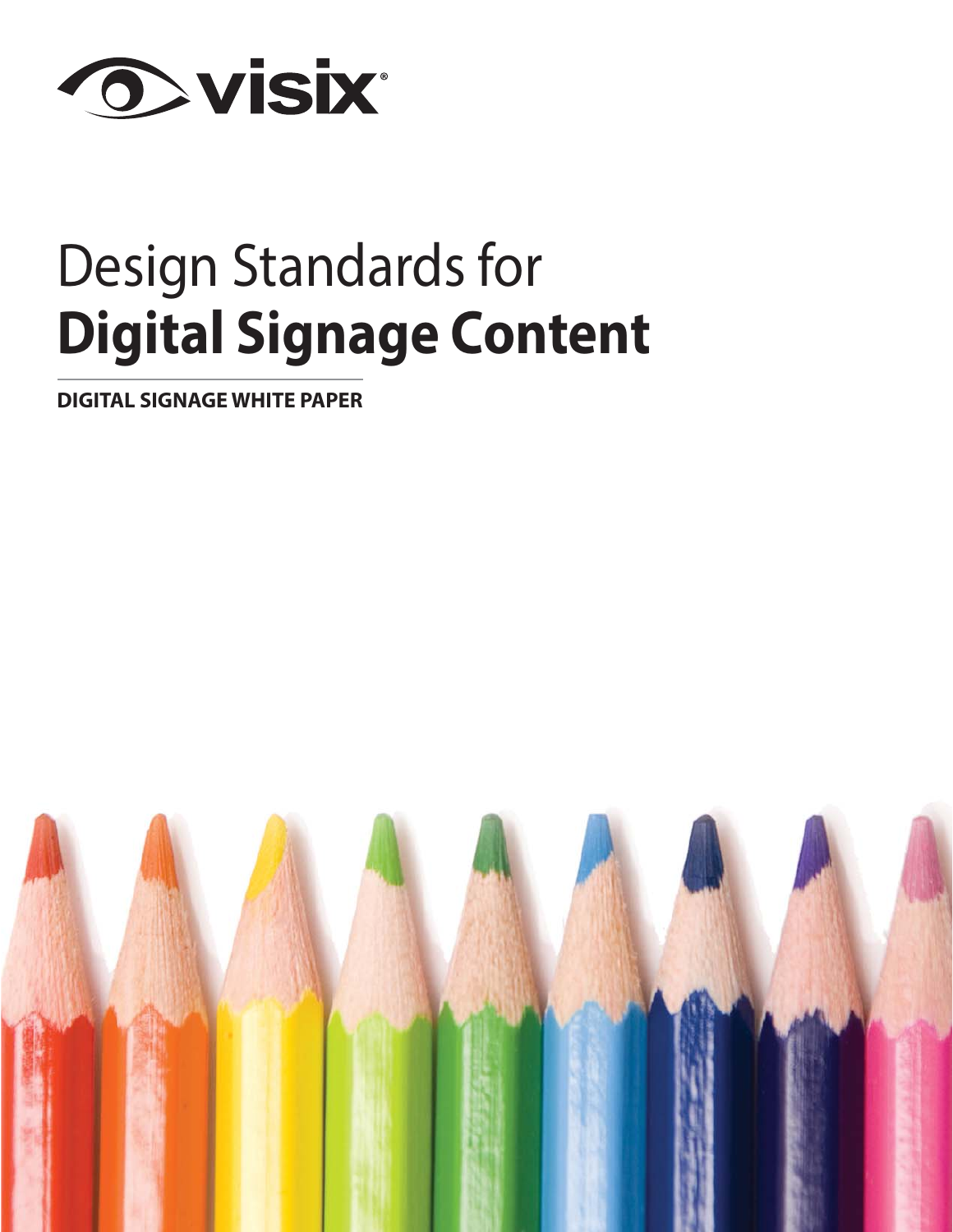# **Table of Contents**

|                                                                                                                 | $\mathbf{3}$            |
|-----------------------------------------------------------------------------------------------------------------|-------------------------|
|                                                                                                                 | 4                       |
|                                                                                                                 | $\overline{\mathbf{A}}$ |
|                                                                                                                 | 5                       |
|                                                                                                                 | 6                       |
|                                                                                                                 | 7                       |
|                                                                                                                 | 8                       |
|                                                                                                                 | 8                       |
|                                                                                                                 | 9                       |
| 9                                                                                                               |                         |
| 9                                                                                                               |                         |
| 10                                                                                                              |                         |
| 10                                                                                                              |                         |
| 10                                                                                                              |                         |
| 10                                                                                                              |                         |
| Emotional Triggers (and all contains and all contains and all contains and all contains a set of the set of the | 10                      |
|                                                                                                                 | 11                      |
|                                                                                                                 | 11                      |
|                                                                                                                 | 12                      |
|                                                                                                                 | 12                      |
|                                                                                                                 | 13                      |
|                                                                                                                 | 13                      |
|                                                                                                                 | 15                      |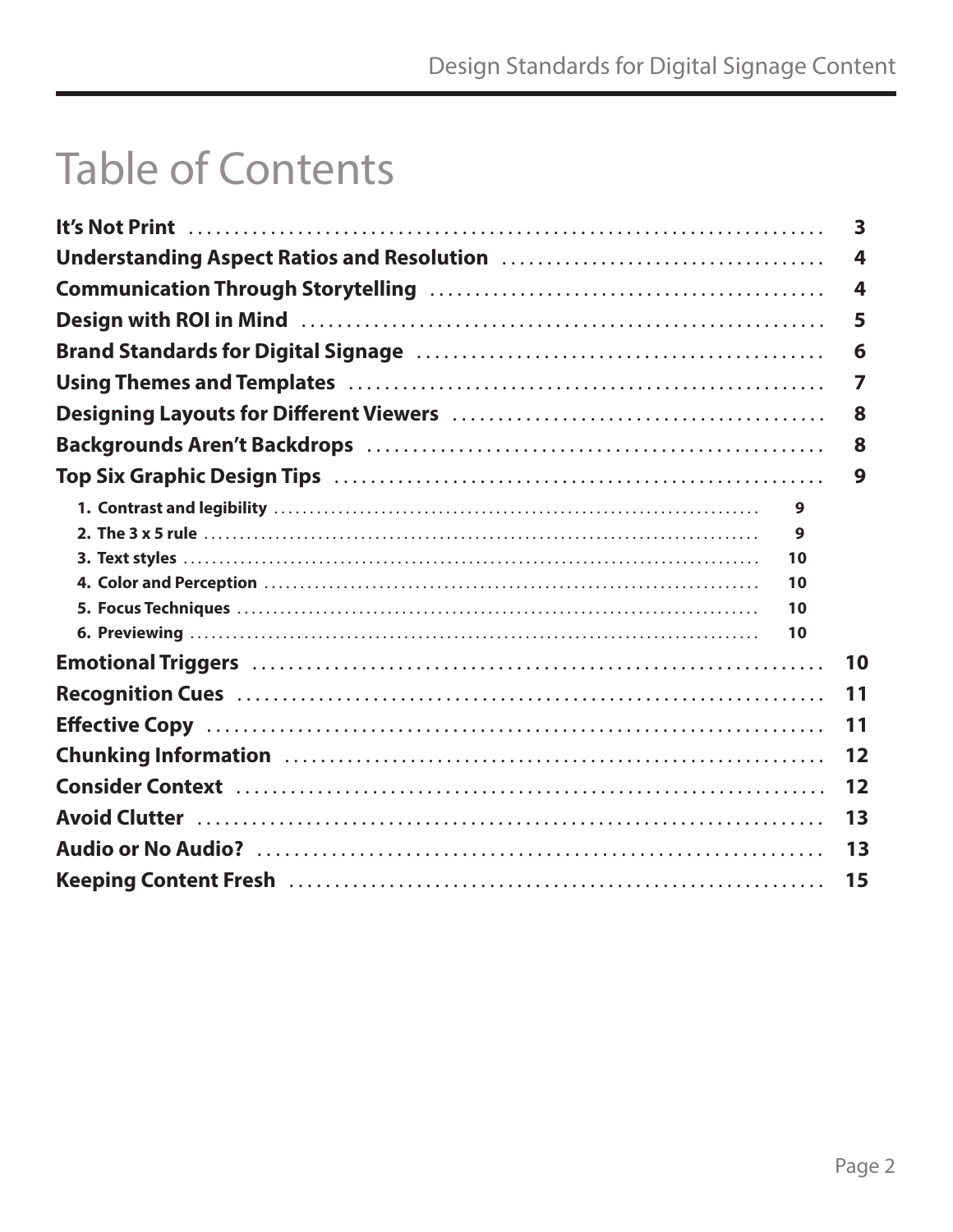Design standards for digital signage (DS) include a large array of considerations – a lot more than just graphic design or the number of words you should have in your message.

- How can you get your message across effectively in ten-seconds?
- How can you help audiences remember the messages they see?
- How can you design content to engage a moving target (our audience)?

People are walking past our digital displays, and they have tons of other information vying for their attention: print ads, text messages, phone calls, and all manner of digital marketing. How will you get them to pay attention to your message, remember it, and act on it?

This white paper should help you create great content they can't ignore.

### **It's Not Print**

We realize that a lot of print designers get roped into designing DS content. That's a great base to start from, but there are some important differences:

**• Think pixels not DPI.** If you're a print designer, you need to understand that designing for DS is a whole different ballgame. You need to think in pixels, RGB and big screen formats.

**• Make it move.** The main advantage DS has over printed posters is that it's dynamic. Movement draws the eye, and juxtaposing video near static communications ensures higher readership rates for messages.

**• Take advantage of dayparting.** Dayparting in content management software allows you to schedule different playlists for different time periods during a single day. This lets you add more variety to your content, and you can tailor it to different audiences at different intervals.



**• Location is everything.** Don't forget that screens may be high in the air or read from a distance. Design with this in mind. Your content won't be of any value if no one can read it.

**• Always include a call to action.** People can't carry a screen to the bookstore like they can a coupon. Each DS message should include a prompt for your viewers to do something – visit a webpage, snap a picture, etc. – something to tell you they're engaged.

That being said, there's still just as much fun and creativity involved in designing for DS as there is for print –more, in fact, since you can include motion.

Below we cover both general communications advice and nitty-gritty design tips. But first, you need to have a bit of background in the technical stuff.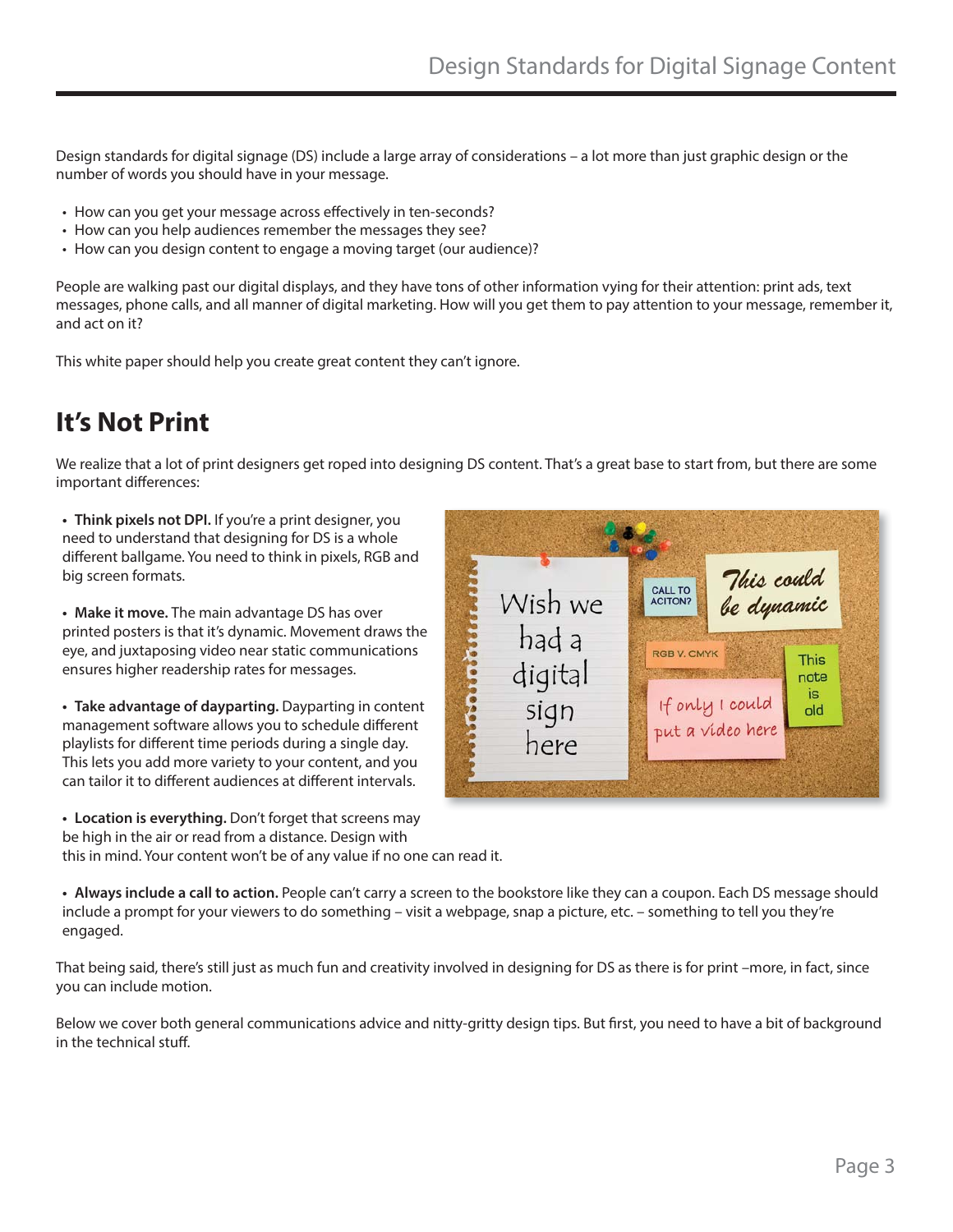### **Understanding Aspect Ratios and Resolution**

The first thing is to define the terms we're working with. An **aspect ratio** is an image area's width divided by its height. The most common aspect ratios are 4:3 for standard definition, and 16:9 for high definition or widescreen. You'll also come across 9:16, which is used for portrait layouts.

Then there's resolution. The **resolution** of a screen is the number of columns and rows of pixels it uses to create the image, and it's written as width by height. Some common resolutions for large-screen displays are 1280x768 and 1366x768.

If you have multiple windows showing content on one screen, each one of those windows has its own aspect ratio and resolution. The basic rule is – design to the aspect ratio and resolution that the content will be shown at.



If you don't do this, your software may smash or stretch your still images to fit them into the window. You can also get bars around videos and Flash because the software will keep those images at their original size and just fill in the rest of the block with black.

The key is to make sure you look at your specs all the way through the process. Most DS software has multiple places where you have to choose an aspect ratio or set up a resolution. You need to make sure that they are set the same across the board.

Sometimes you'll even have to set these specs for your hardware (like media players), so it's important to think about the aspect ratios and resolutions you'll be using before you set up your DS system. Because displays are built with certain optimal parameters, it's usually best to run them at their native, or default, resolution whenever possible.

Lastly, if you're running a group of displays with the same content, they may not all have the same resolution - you'll have to experiment to see if your media looks good played back on each of the screens.

Now let's talk about some of the overarching topics you'll want to consider before you start to design that event promo.

### **Communication Through Storytelling**

When designing DS content, you don't have to stick to one-off announcements. In fact, viewers often prefer a campaign or a story that relates and reinforces your message.

Just like you'd plan a new product roll-out campaign, internal contest, advertising series or any other continuous narrative, you can do the same with DS.

### **The Art of the Story**

The traditional storytelling format usually follows this pattern:

- Normal life
- Call to adventure
- Life after the call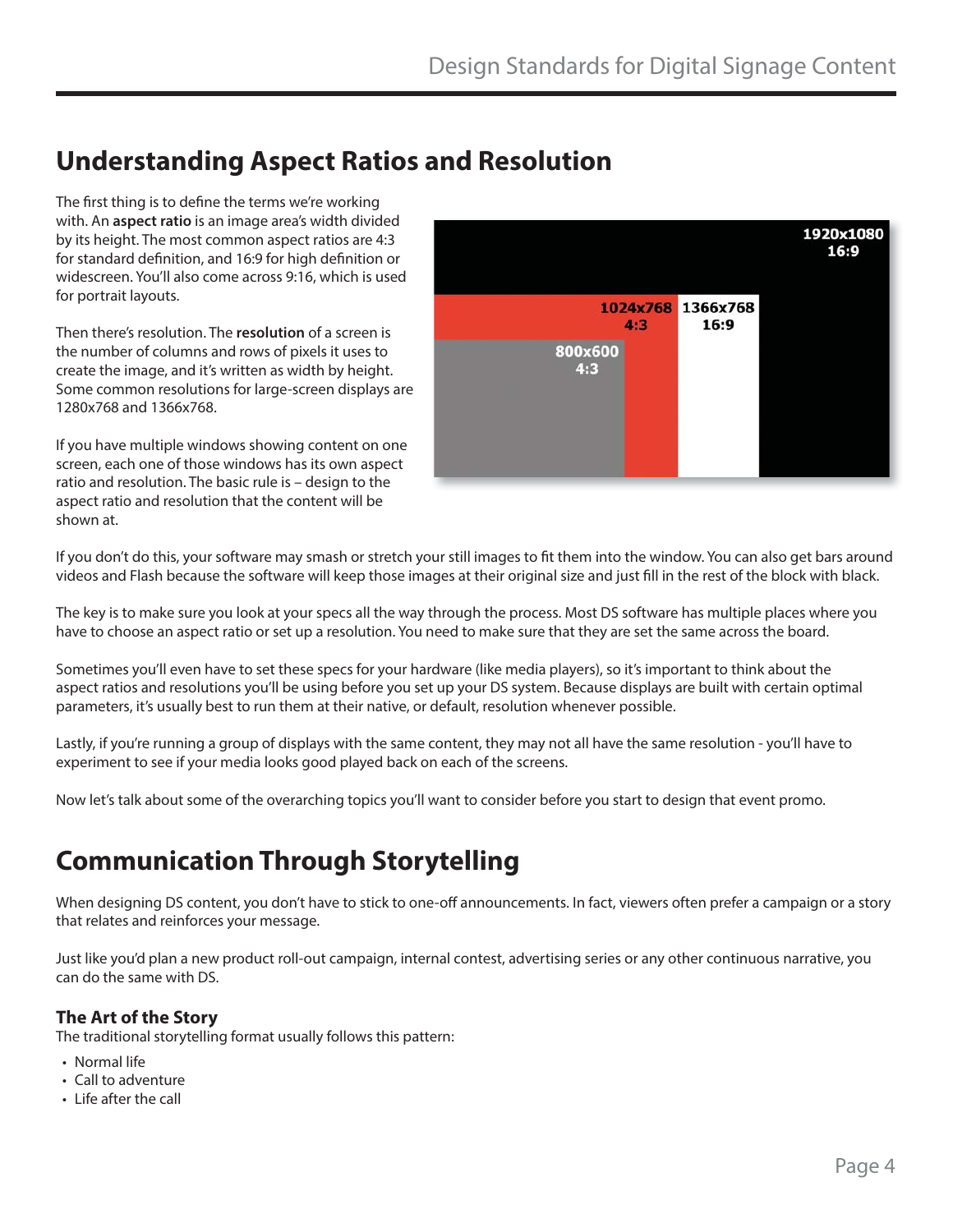Your story's format needs to appeal to your audience, and either educate them or motivate them to action:

- What is going on now?
- What action should be taken to change things?
- What will things be like after taking action?

#### **Develop Your Story**

When planning DS messages as a story, work in this order:

- 1. Simplify the complex
- 2. Create a storyboard
- 3. Design your content

Make sure the style of each story element fits with the others. You don't have to stay with one medium – feel free to mix messages with video, graphics, QR tags leading to associated webpages, etc. – but use uniform design elements (colors, repeating images, and so on) so your audience can tell at a glance that they are all part of the same story.

Like any good story, you'll want to have a clear moral, outcome or action at the end that your audience can relate to. People care about how your communications will affect them, so be honest and personal. Although you may want to start with teasers to get people interested, you'll want to make the throughline and action items clear. Don't rely on just one message to get this across – repetition is key.

### **Design with ROI in Mind**

To affect human behavior, a key first step is to inform. If your audience isn't aware of your goal, they can't help make it real.

Basic Messaging Objectives:

- Capture the attention of the audience
- Convey information to them
- Motivate them to act
- Encourage them to view repeatedly

We have another white paper on ROI measurement which gives you a great list of ROI tools you can build into your messages, so we won't cover most of that here. However, we cannot stress enough the importance of including a call to action in every message. It is vital to having successful communications.

Everything you publish should prompt the viewer to do something – and they can't do that unless you tell them how. Make sure your messages direct people to where they can get more information or take the action you want them to.

This will help you measure ROI for your efforts. Make this a long-term, continuous process, so you can fine-tune your messages, and become better at reaching people and getting the results you want.

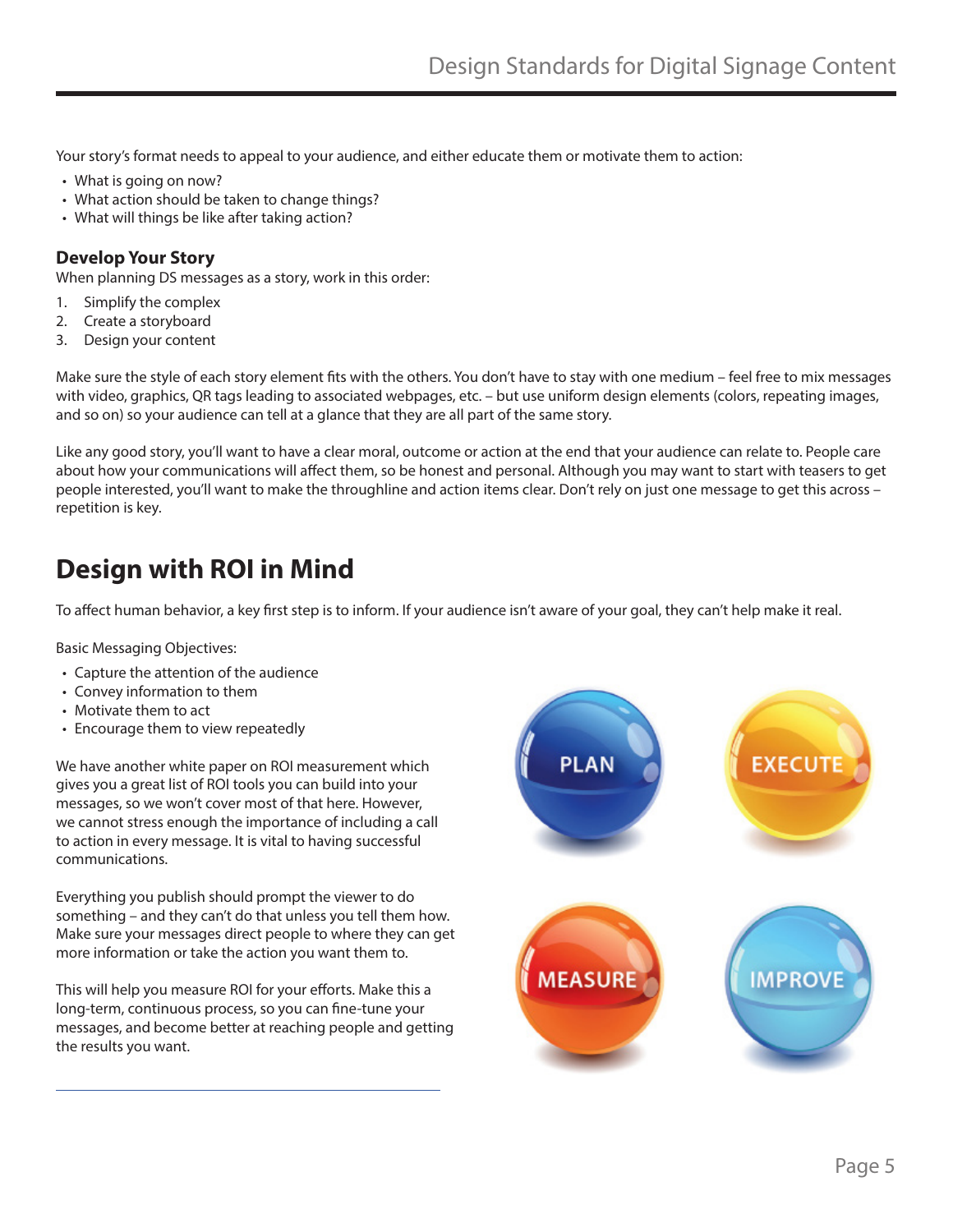

### **Brand Standards for Digital Signage**

What is an organization's identity and why is it important to DS? Wikipedia defines "Corporate Identity" as follows:

*A corporate identity is the overall image of a corporation or firm or business in the minds of diverse publics, such as customers and investors and employees. It is usually visibly manifested by way of branding and the use of trademarks. In general, this amounts to a corporate title, logo (logotype and/or logogram) and supporting devices commonly assembled within a set of guidelines. These guidelines govern how the identity is applied and confirm approved color palettes, typefaces, page layouts and other such.*

In short, your organization's identity is its public face – its "look" and how people know who you are – and should be considered when you're designing content. You always want to put forward a united brand in both internal and external communications.

Your content will improve drastically in quality if you use a standardized array of colors, fonts and styles. Side-by-side presentation of your messages will automatically blend and please the eye if you choose from a predetermined set of design elements.

This doesn't mean you have to be boring or can't be creative. Bring in outside designs and graphics that complement and offset your identity components for greater impact. Play with layouts and craft interesting, effective communications while incorporating a few standard themes that reinforce your brand identity.

Many organizations publish identity guidelines that you can reference. If you don't have access to guidelines - some common sense goes a long way.

When designing DS content, consider:

Logo:

- If you need your logo, make sure you have a high-resolution copy to work with.
- If your logo has a color background, eliminate the background or design to match that color.

#### Standard Colors

- If you have PMS print colors defined, start with those and find their equivalent RGB colors for digital designs.
- If you don't have them already, pick six to eight colors that complement your brand colors, so you have more to work with.

#### Fonts

- You can still use fun fonts to make your messages exciting, but remember to incorporate approved text styles where you can.
- Don't use too many fonts in your design. No more than two fonts on a single message is a good rule.

Some organizations have an image library you can choose from, and your internet or intranet sites can be a good resource for graphics that have already been through the approval process.

If you're not sure about your organization's brand standards, your marketing, communications, or PR department should be able to help.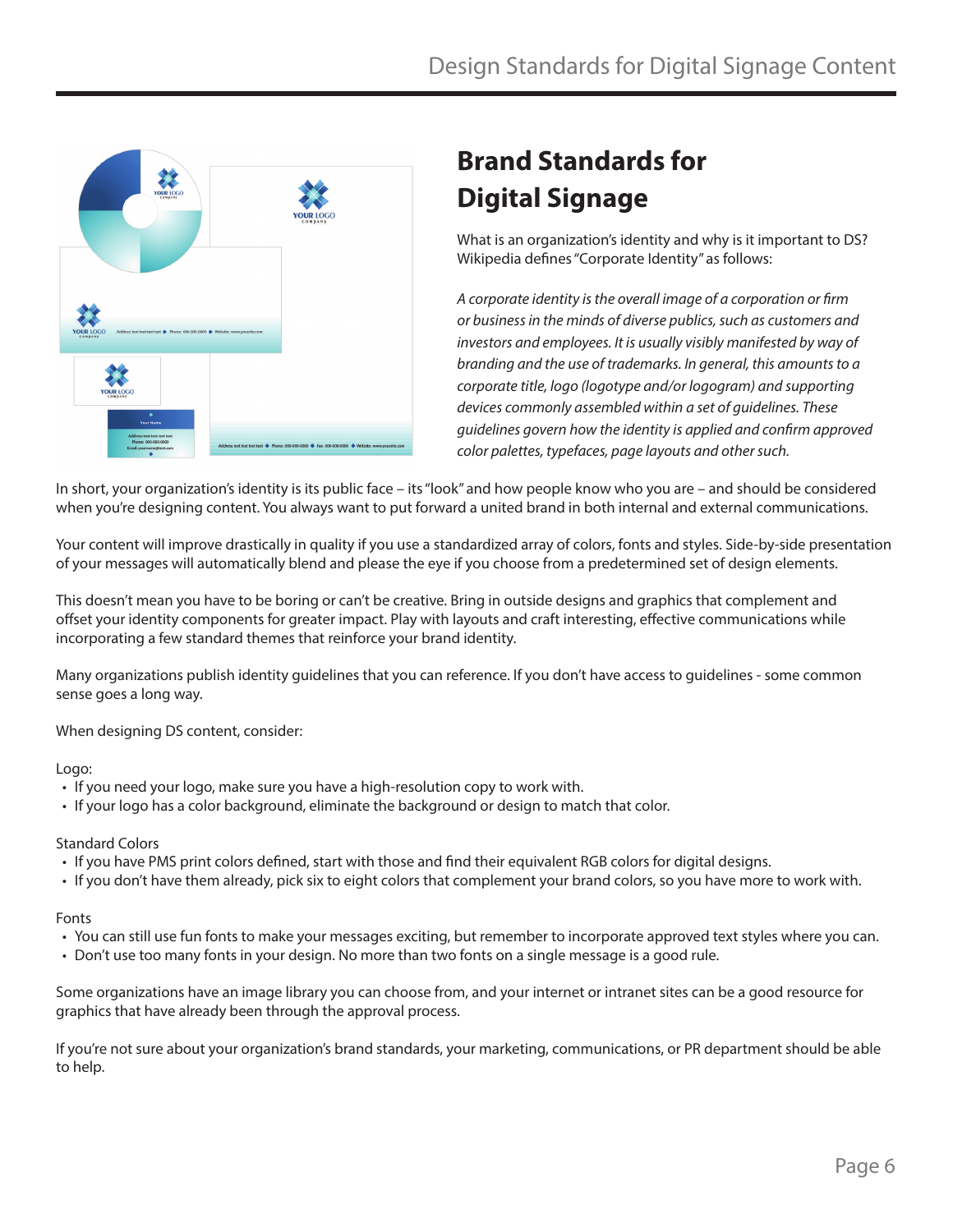### **Using Themes and Templates**

One great way to uphold your brand standards is to set up themes and templates in your DS software, so content contributors have access only to approved designs.

#### **Themes**

A theme is a set of coordinating elements that make up the overall look of your DS display:

- Layout backgrounds (wallpapers) with your logo and colors
- Message backgrounds that match your layout(s)
- Templates (fill-in the blank messages)

#### Some benefits to using themes:

- Because the elements are visually coordinated, themes are more pleasing to the eye than a background and content that doesn't match, or worse, clashes.
- They can enforce your organization's brand or identity.
- They can make simple content look more interesting.
- A beautiful screen commands attention for a faster grasp of information.
- Changing themes regularly captures people's interest, because they'll want to see what you do next. Remember, the goal is to get people to look at your screens often.
- By changing your theme, you can create a completely new look without burdening your content creators. They simply use the templates you provide as they always have, but your screens have had a facelift.

A theme can be anything you want it to be. Some ideas for themes are:

- Branding match your organization's identity
- Colors have several themes based on your brand's color palette
- Holidays get in the spirit
- Seasonal that gives you (at least) four looks in a year
- Departmental highlight different areas of your organization
- Decorative match your facility's décor or artwork

#### **Templates**

A DS template is a message template that includes a background image, text and image blocks, and text styles that are set by your DS manager, so content creators just have to fill-in-the-blanks.

Why use templates?

- Maintain the look you want no tacky content allowed!
- Enforce your brand standards
- Templates are the easiest and fastest way for people to contribute
- No creative ability required….just fill in the blanks
- User accounts can be limited to "Template User" in many software packages

Another idea is to use these same backgrounds to create PowerPoint templates for users who prefer to create their content in PowerPoint, then upload it to the content management system.







| <b>WELCOME</b> |             |
|----------------|-------------|
| <b>Name</b>    | Insert      |
| Title          | Photo       |
| Office         | <b>Here</b> |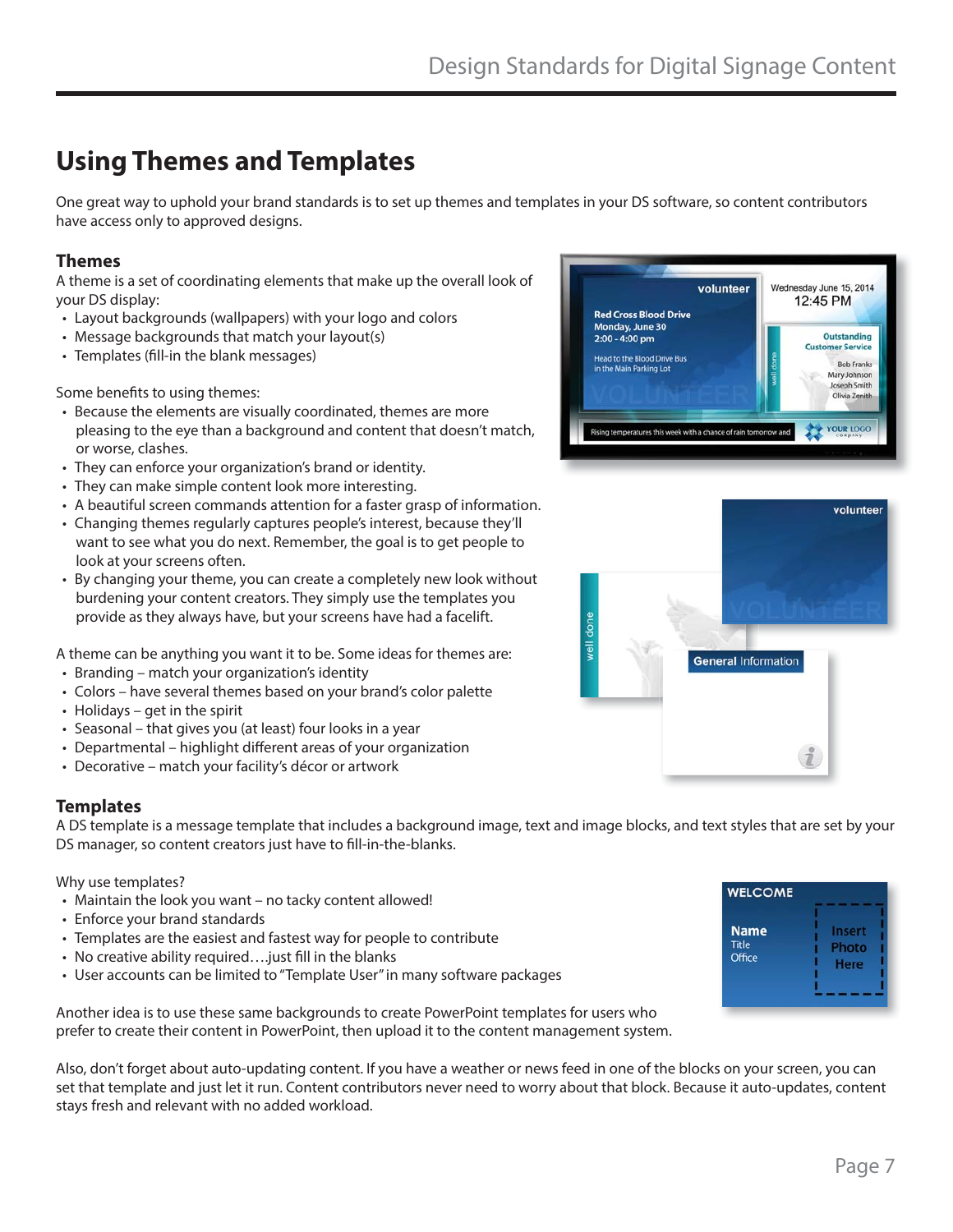### **Designing Layouts for Different Viewers**

We spend a lot of time talking about message design, but we also need to consider the overall layout of the screen. This is especially important if you have several different audiences you're trying to appeal to.

We find there are three main types of viewers, and each one can be engaged through different layouts that appeal to them within the viewing environment. Here are some suggestions to draw their attention:

#### **Passing By**

- Viewing time = 1-30 seconds
- Display location: in a hallway, near an entrance with no lobby, elevator bay, people walking by and not stopping, etc.
- 1-block layout with date/time stamp and/or current conditions weather. No video, no ticker, short graphic messages only.

#### **Waiting**

- Viewing time = 30-120 seconds
- Display location: short lines for cashier or reception desk, people stopping for brief periods of time, etc.
- 2-block layout with date/time or weather (maybe also ticker). No long videos, short Flash video, short graphic messages.

#### **Lounging**

- Viewing time  $= 2-30$  minutes
- Display location: reception with seating, lounges, cafeteria, breakroom, anywhere there is seating, etc.
- 3-block layout with everything. No restriction on content types and layout complexity, add live TV for 10+ minute waiting areas.

A note to designers who are creating layout backgrounds, or wallpapers: be careful of burn-in. When you design your layouts, try not to have the content blocks or your logo in the same place all of the time. Screens can have images burn in so you see a "ghost" of the image no matter what you put on the screen. Be sure to use multiple layouts and change them several times a day.

### **Backgrounds Aren't Backdrops**

When creating visual messages, we often concentrate our efforts on the text and select the background as an afterthought. Of course, design should always be secondary to content, but keep in mind that people often notice graphics before text.

This is especially important in DS, where the viewer is some distance away from the display, and you have only seconds to grab their attention. Many times your background may be the first thing that catches their eye.

**IEXT: Competitive Advantage** Lorem ipsum dolor sit amet! Lorem ipsum dolor sit amet, sed do eiusmod tempor incidolore magna aliqua Ut enim ad veniam, quis nostrud exercitation laboris nisi ut aliquip ex ea commodo. or sit amet, consectetur adipis | Argonne 12:00 am





Don't think of your background as a backdrop, but as the foundation of your message. Your backgrounds should be considered in terms of what they add to your messaging strategy.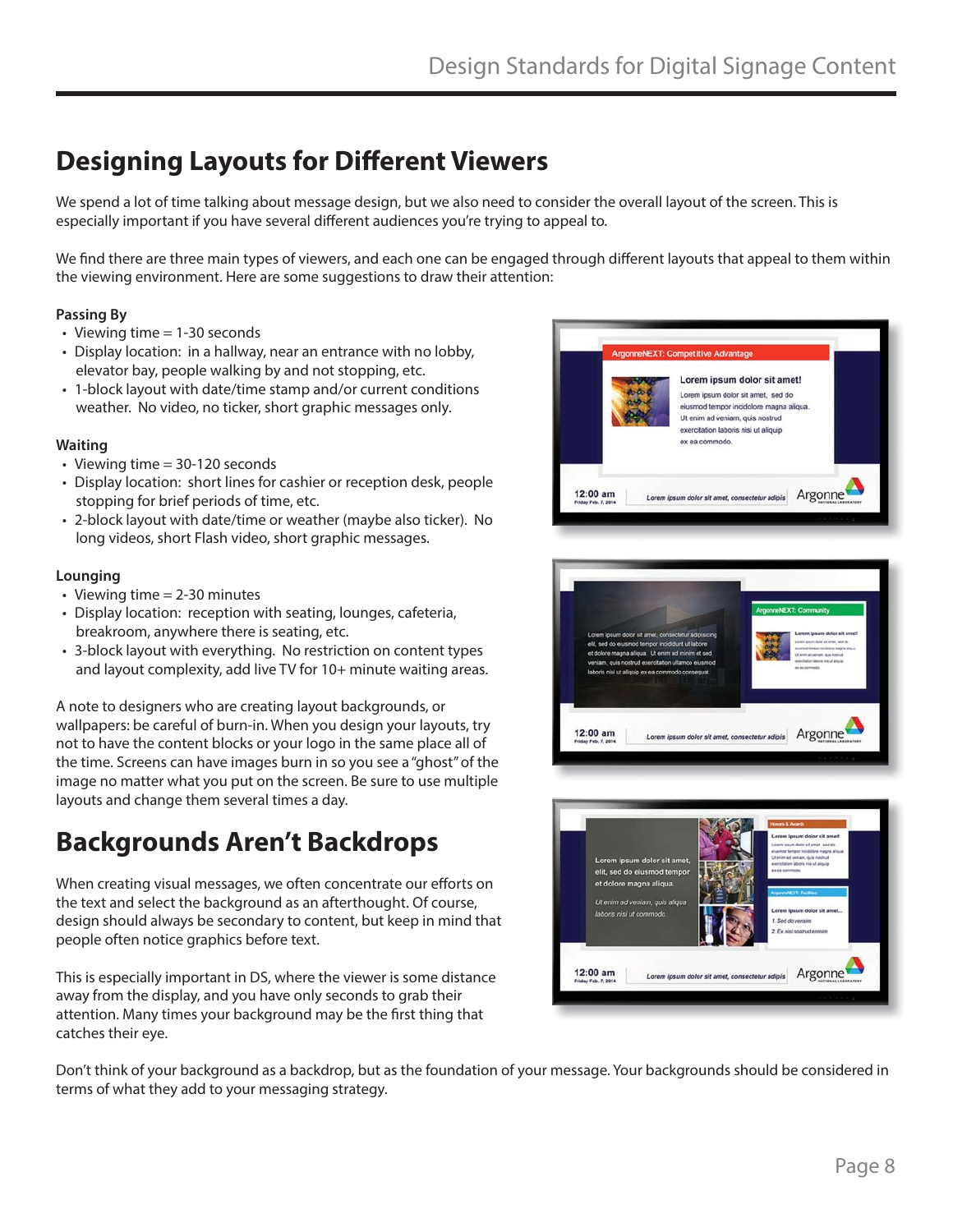Consider these questions and suggestions when choosing your background:

- Will this background draw attention to my message?
	- Consider your audience and choose backgrounds that appeal and attract.
	- Draw your viewers in with bright colors and rich designs.
- Will my background overpower the content?
	- Keep in mind that light text should be on darker backgrounds and vice versa.
	- If your message has inserted graphics, you may want to keep the background simple.
- Will this be seen in concert with other content (other messages, videos, tickers, audio, etc.)?
	- Consider the complete visual layout and what clashes or complements.
	- Don't clutter side-by-side content with "busy" designs. Mix and match for balance.
- Does the background contain graphics that work with my message?
	- Background designs can suggest themes or moods.
	- For example don't use a dark, somber background to announce a "Spring Fling".
- Should my message(s) follow a color scheme?
	- Use background sets that work together for quality presentation.
	- This is another time that your brand standards and themes come into play.

Keep your content fresh by periodically infusing your background library with new selections. Staying abreast of current design trends popular with your audience by referencing magazines and websites can be great for background ideas.

A good tip is to have a printed library of your backgrounds that you can reference. If possible, categorize and cross-reference them for quick and easy selection.

### **Top Six Graphic Design Tips**

Creating content for DS is a fun, creative process that lets you experiment with design elements like color, contrast, text and arrangement. However, don't forget that the main goal is to impart information. In design – form always follows function. So, it's important to have a basic understanding of some design rules to make sure your content is readable as well as pretty.

#### **1. Contrast and legibility**

Your message will get lost if the viewer can't easily separate the elements of your design. Contrast is the primary factor for legibility – poor contrast reduces legibility, good contrast improves it. Always make sure there's plenty of contrast between your background and foreground colors, especially for text.

#### **2. The 3 x 5 rule**

Words on the screen are there to communicate a clear, concise message. Don't clutter your designs with too much text. Keep the type size large for readability at a distance, and present only the most important information. Try not to use more than three lines of text with five words each OR five lines of text with three words each.

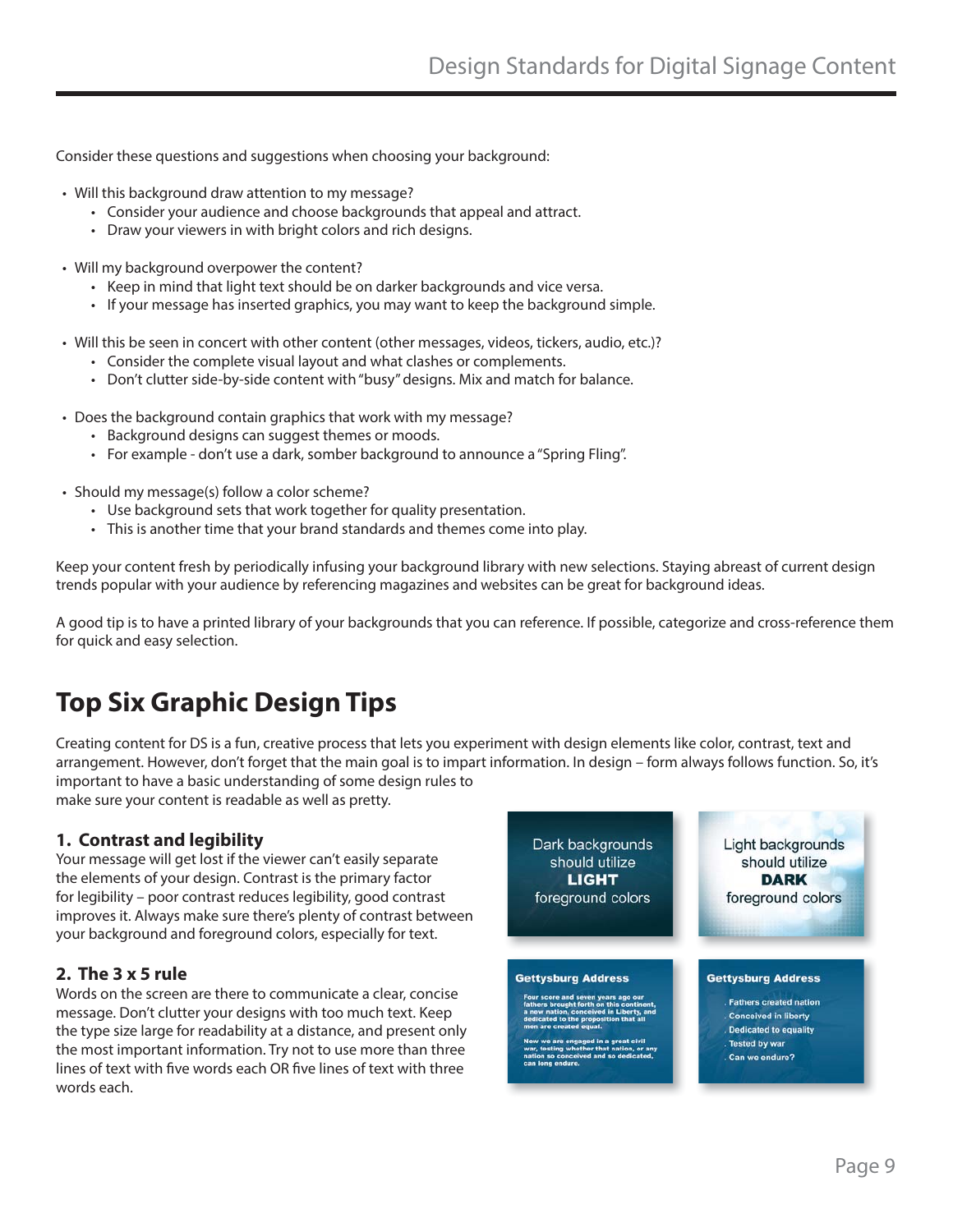### **3. Text styles**

Unless you're duplicating a brand or logotype, keep the font simple and legible. Never use more than two fonts in a single design and use italics sparingly, as they can be hard to read from a distance. Also, large text and bold lettering can help improve readability.

A "serif" font is a typeface that has small strokes on each character, like Times New Roman. Serif fonts are better for longer texts, because they help the human eye track from one word to the next. Fonts like Arial that don't have serifs are called "sans serif" and tend to be easier to read in short messages.

#### **4. Color and Perception**

Color creates good contrast, and color choices should place your foreground elements, like text, perceptually in front of your background design

In the digital world, three basic colors are used for color mixing: red, green, and blue (RGB). All other colors are created from these three. White is a combination of all three RGB colors, and black is the absence of color. The human eye is most sensitive to green and red, and is least sensitive to blue. To improve your designs, use contrasting colors – light on dark or dark on light.

### **5. Focus Techniques**

Use focus techniques to guide the eye to critical information first and create a visual hierarchy in your design. Headlines, graphics, bright colors and high contrast items will pull the eye to them. Size also tells the audience the priority of design elements, as does their arrangement, angles and open space.

### **6. Previewing**

When previewing your designs, consider where your eye goes first and adjust your design to ensure the most important elements take priority. Test readability and visibility on your own monitor before publishing out to digital signs. A good tip is to stand back from your monitor at least five feet, because this simulates your audience's perspective for viewing screens at a distance.

### **Emotional Triggers**

So, you've written the text of your DS message, decided on the background and layout, figured out which contrasts and colors to use for readability, and even varied font size to draw the eye to certain key words you want your audience to notice. You've scheduled it to your playlist and are all set to publish the message and get it out there onto your screens.

But not so fast – this is all good stuff, the kind of thing you should be doing – but what are you forgetting? What about an emotional appeal to your audience? Knowledge of emotional triggers is another powerful tool in your design kit for creating messages that resonate and inspire people to act.

Combining your message with the appropriate emotional cues could increase your audience's receptivity and really get your message across. Consider the reaction you want from your audience – both what they may think and feel when they view it, and what you want them to take away from the experience.

Also, consider the fact that your messages will be displayed repeatedly. People are affected by emotional triggers and inspired to take action after only a single viewing, so imagine what the reaction to repeated viewings may be.



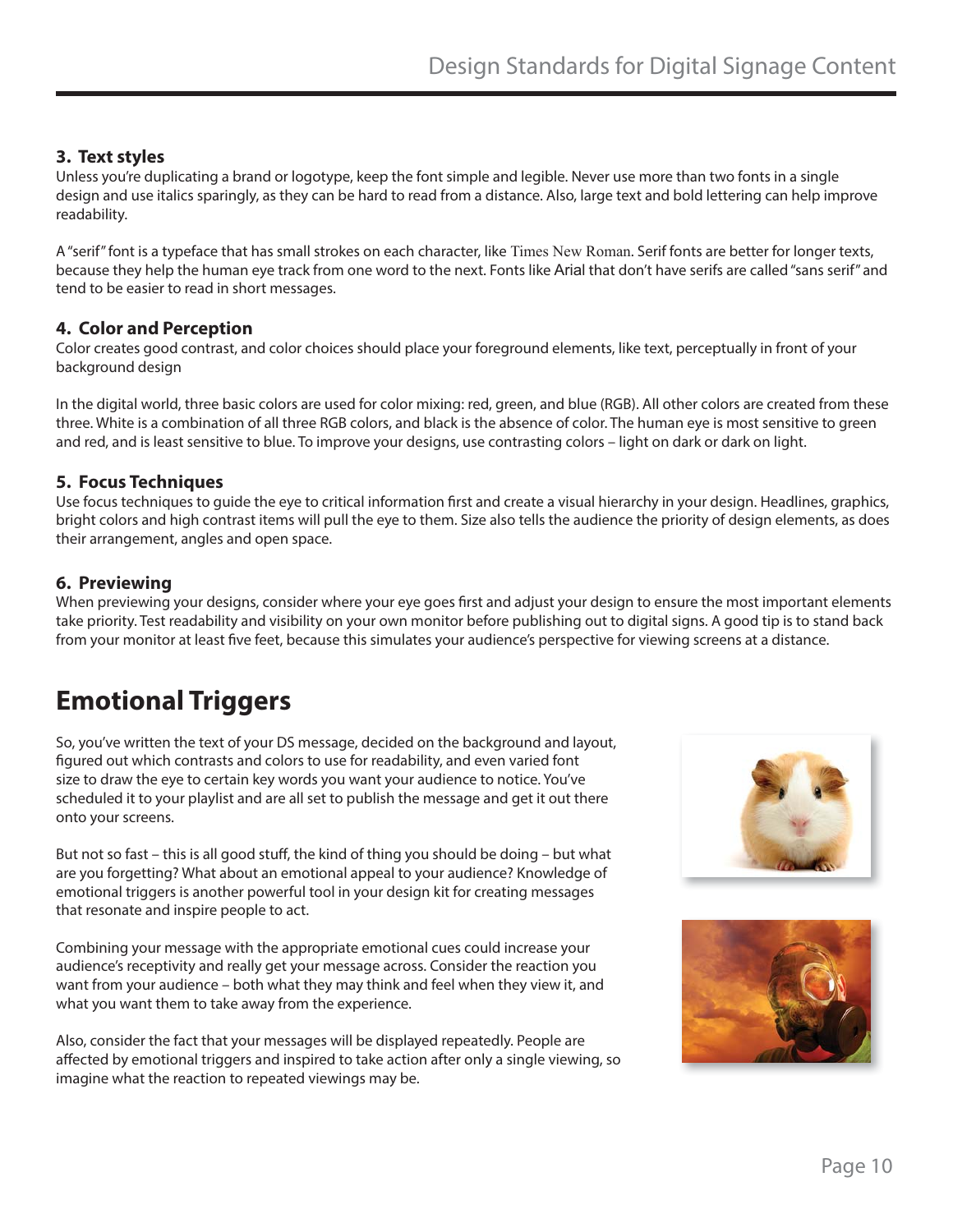One last consideration is the impact of certain colors as emotional triggers. (We've all heard that fast-food chains often use red and yellow because they supposedly trigger appetite.) There is far too much data on this topic for us to go into here, but a Google search using "color emotions" will yield a vast array of webpages you can explore.

No matter what triggers you choose – images, color or audio – skillfully using the non-verbal language of emotion will result in your messages making a more lasting, deeper impact.

### **Recognition Cues**

One tool you can use to help your audience quickly view and understand important announcements is color-coding.

With the barrage of visual communications your audience receives each day, it's important to make the recognition and retention of important information as easy as possible. Whether information is presented as a message or a ticker, you can change the background and foreground colors to indicate special circumstances. If you use a consistent color scheme, you can "train" your users over time to look for the information that's most relevant to them when they pass the screens.

One prime example of this is using color-coding to ensure emergency announcements are immediately recognized – something like a red message background or bright yellow ticker text.

Many organizations standardize within their approved color palette to identify messages from various sources. For example, you could have:

- HR notices on a tan background
- IT notices on a blue background
- Facility notices on a black background



Steps to a color-coded messaging system:

- 1. Establish an agreed upon color system for departments, topics and/or emergencies.
- 2. Publish the system and keep an updated copy accessible to all employees for constant reference.
- 3. Be disciplined in your use of the color system, make sure messages are not inadvertently designed in the wrong color codes.
- 4. Test the system and get feedback from users to judge success.

### **Effective Copy**

It's easy to say "well, all I have to do is tell people about the great INSERT EVENT HERE and they'll flock to it."

Unfortunately, you've got a lot of competition for your audience's attention, and they may not even recall your message by the time they turn the corner. So here are some practical ideas for creating effective messaging for DS: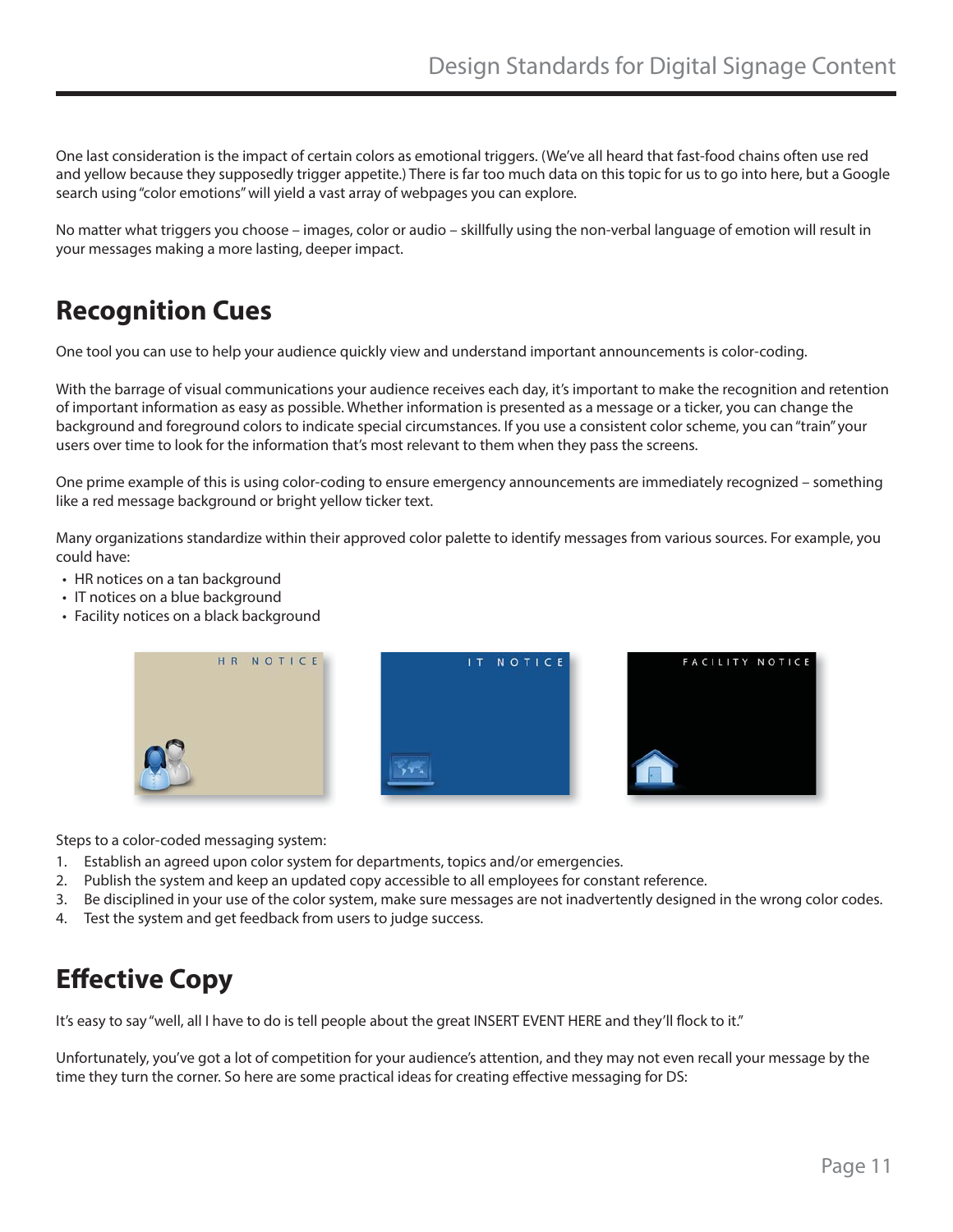- Keep it simple.
	- Use fewer, shorter words.
	- Use action-oriented verbs and active voice.
	- Use headline-like phrases.
	- Place only one focused message per announcement.
- Appeal to your audience.
	- Use language your audience understands.
	- Avoid corporate-speak and buzzwords/phrases.
	- Be honest and direct.
- Call people to action.
	- Strong verbs drive people to take action.
	- Tell viewers exactly what you want them to do.
	- Give time frames for taking action.

### **Chunking Information**

For those of you who are unfamiliar with the term, "chunking" is a way of grouping similar information that helps people to remember it. The concept of chunking is based on a paper published by a Harvard Professor, George Miller in 1956. In his paper, Miller says the maximum number of items most people can remember in a short period of time is five to nine.



An example of chunking is the way we communicate telephone numbers, particularly here in the US. If someone asks you for your telephone number you don't say or write7704461416. What you say or write is 770 446 1416. We group the numbers into smaller sets of information to make it easier to retain in short-term memory.

You can use this concept in your messages by arranging your copy into similar little "chunks" of information. So, instead of memorizing a bunch of distinct items, the mind can group them together to facilitate memorization.

Take full advantage of the few seconds of attention you may have from your viewers:

- 1. Pre-order items in your list (which is already concise, right?) and group the key phrases/concepts.
- 2. Use those grouped ideas in distinct areas of the screen and/or in distinct playlists.
- 3. Use alliteration, rhyme, and meter, and the rule of three (people remember groups of three easily). Most viewers are already familiar with these communications techniques, so their brains will quickly perceive and retain the information.

### **Consider Context**

Another key element for getting viewers to pay attention and act on your communication is context.

Context has to do with how the viewer perceives the message you've created. Two different people, depending on their psychological make-up, may see the same image and think of two completely different things. It's like the difference between cultural cues from one place to another.

Using the index and middle fingers to make a V means peace in the U.S. but can be offensive in the UK, New Zealand and Australia. The thumbs up sign, which is a sign of approval in the US, can be viewed as highly offensive in some Middle Eastern countries. And, the OK sign which is just fine to do here in the US can be construed as worthless in France or as a threat in some Arab nations.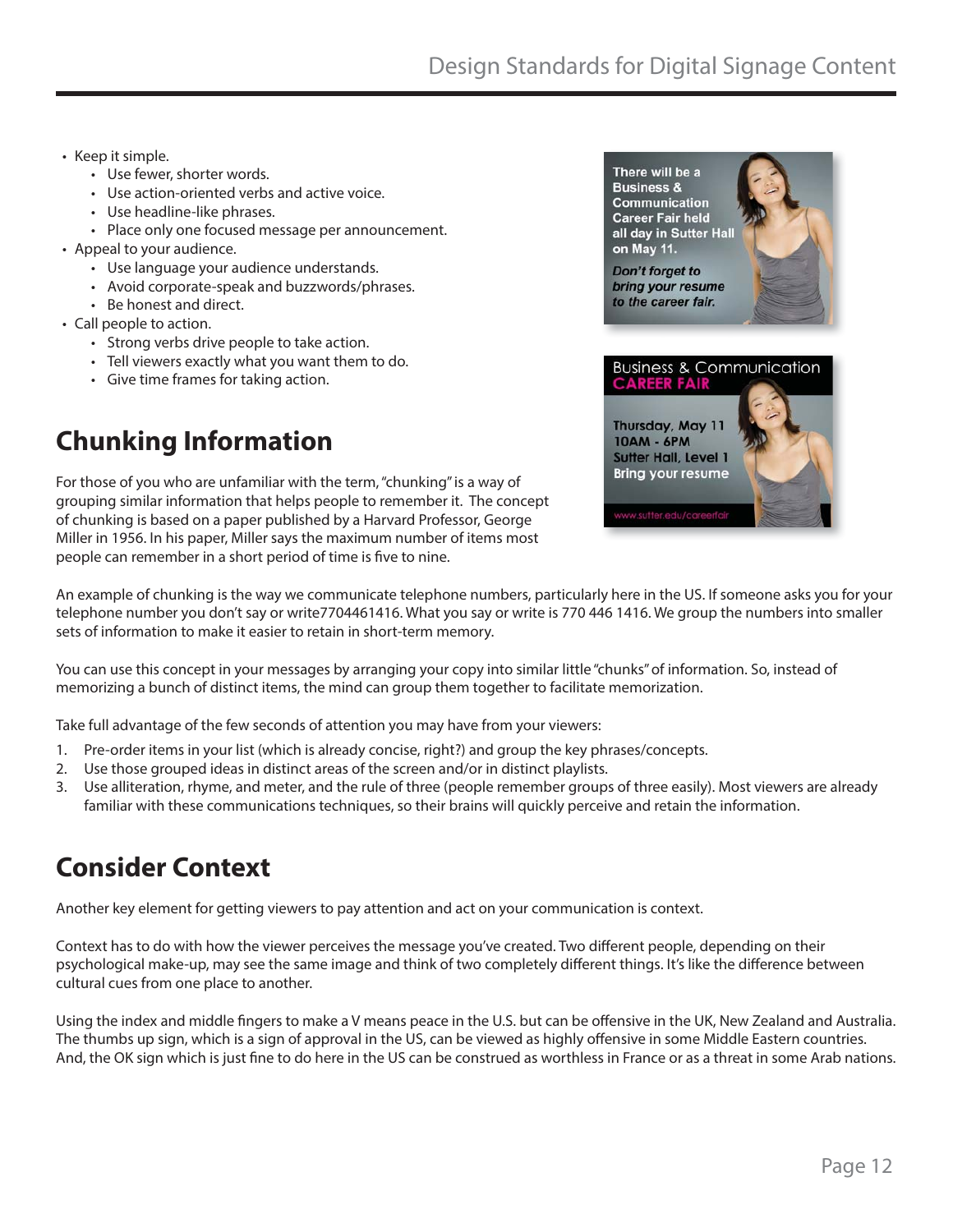Ways to avoid context issues:

- 1. Know your audience.
- 2. Tailor your messaging to your audience.

An audience of college students will have a completely different frame of reference than an audience of corporate or government employees. (We see this when we run into someone significantly younger than we are who has no idea of some old TV show reference we use, right?) Imagine how this can throw your messaging off.

It's important to consider your audience's background, culture, knowledge-base and preferences, so you can create good content they will like and understand.

### **Avoid Clutter**

Avoiding clutter is another important way to make sure your message gets through to your audience.

What do we mean by clutter? Surprisingly, those very elements we use to create an attractive message can sometimes draw attention away from the message itself.

There are some images we are hardwired to notice, and these can take away from the message itself if improperly used. Sometimes we'll find what we think is the perfect image to put with a message, but when it's up on the display, it either counteracts or distracts from our messaging.

Test the images you're using by creating the message and putting it on a display. Walk past the message a few times to see how it appears to a moving audience.

If you notice the image before the message, or the text is too hard to read against that image, look for another image or dump it altogether. Sometimes just the words are enough.

## **TTX** Welcome Lorem ipsum dolor sit amet, consectetu<br>sed do eiusmod tempor aliqua. Consectetur adipisicing elit, sed do eiusmod.<br>Lorem ipsum dolor sit amet, consectetur, Lorem ipsum dolor sit amet, co<br>sed do eiusmod tempor aliqua.







Many of our clients ask us about using audio with DS. A lot has been written about retail environments, but what about DS audio for organizational communications?

As in all things, there are pros and cons to using audio with your messages. The success of using sound will depend on three things: your message, your audience and your environment.

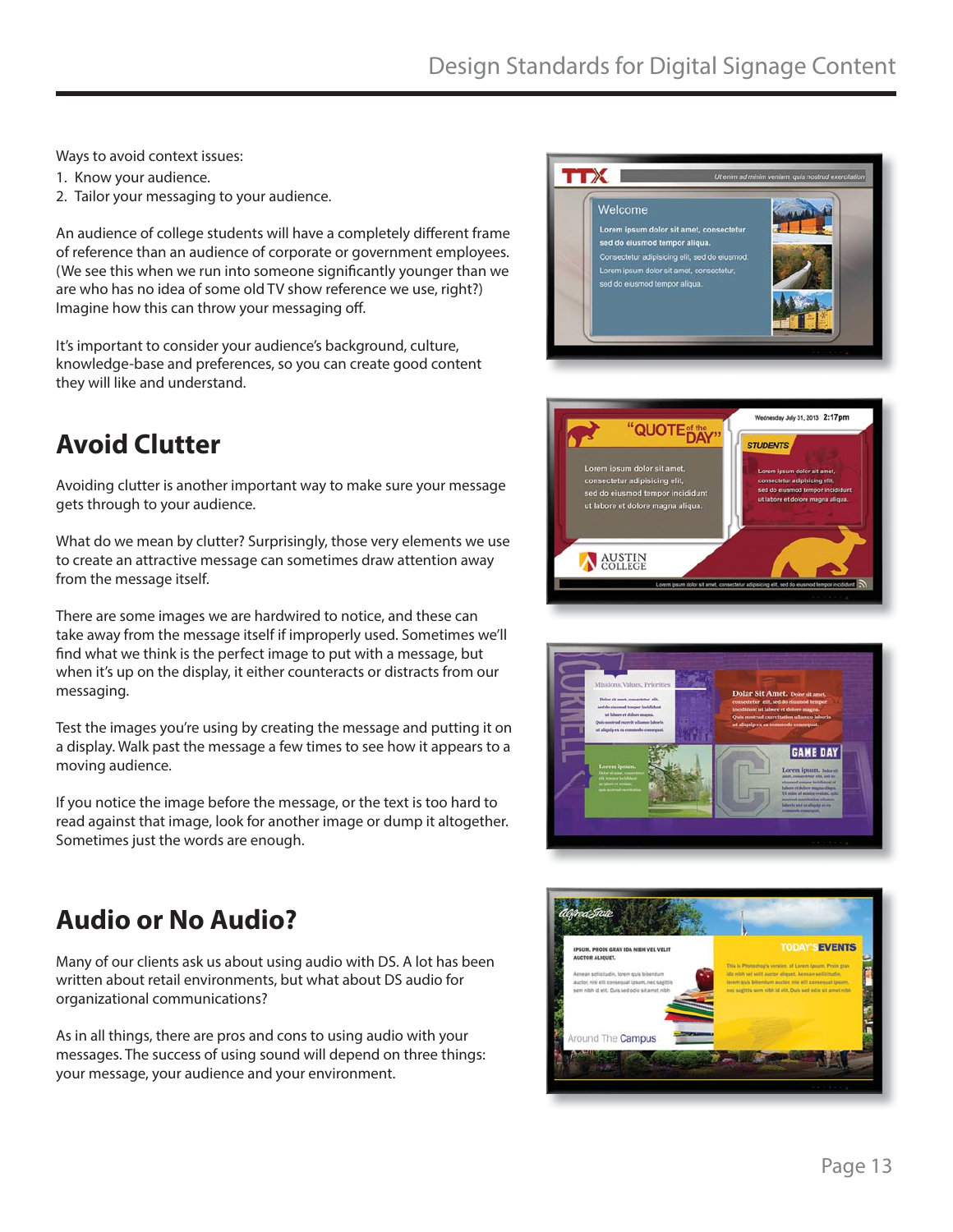If you're showing a TV channel or some type of "talking head" video, audio will obviously help your audience understand the content being shown. Audio that repeats the essential information in a message can also be helpful to visually impaired audience members, and reinforces the message by engaging two senses at once.

However, if you're just piping general music or background audio from displays, it isn't adding anything to your message and may be considered intrusive by those who have to sit near the screens for any length of time. And a short audio loop that plays over and over and over is a bad idea.

Also keep in mind the environment where the displays are placed. Audio isn't good in quiet spaces, like libraries, or very noisy places where it will just get lost in the clutter. Just like your messages, audio needs to be varied and used for impact, not droning or repetitive, which can discourage viewers from going near your screens.

Here are a few best practices for using audio with your digital signs:

**• Don't rely on audio to deliver your message:** Digital signage is a VISUAL medium. Viewers may not be able to hear the audio due to background noise or their distance from the screen. Make sure all of the relevant information is delivered in the visual content. If the message doesn't make sense with the audio turned off – rework the visual design.

**• Use audio sparingly to attract attention:** The less you use audio, the more impact it will have. Make sure the audio complements the visual message and doesn't override or confuse what you're trying to present visually.

**• Don't "stack" audio clips:** Make sure you never have more than one audio track scheduled at one time. Remember that video overlay audio may override background and message audio in your software.

**• Never loop short audio clips:** We don't recommend using your DS to deliver general background sound. But if you do, make sure you're not looping a 2-minute sound clip for 8 hours. If you're trying to create atmosphere, don't make it an annoying one.

Our general advice is to start without audio and to add it in gradually if you see a clear benefit. Like all communications, you should be monitoring these experiments to see what works and what doesn't.